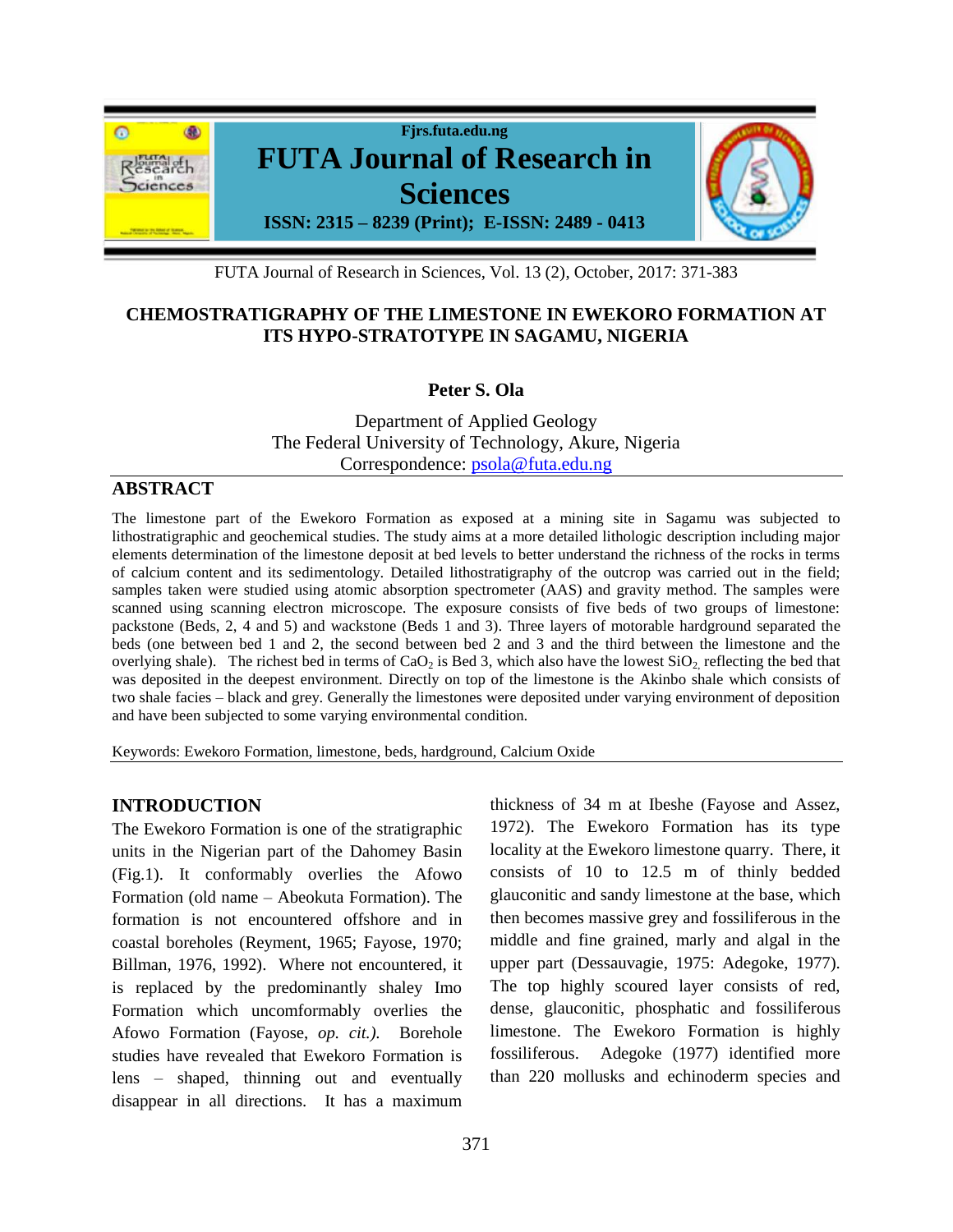subspecies from the formation. It also contains abundant foraminifera, ostracodes and algae.



Figure. 1. Geological Map of southwestern Nigeria Showing the location of the Study Outcrop in Black dot

The age of Ewekoro Formation is controversial with prevailing two schools of thought. Reyment (1965), Adegoke (1969), and Adegoke et al. (1970) proposed a Paleocene age on the basis of the occurrence in the strata of macrofossil and microfossil assemblages. The foraminiferal assemblage consists of by *Globorotalia pseudobulloides, G. velascoensis, G. acita, Globigerina triloculinoides and G. linaperta*. Reyment (1965) also listed a typical Paleocene ostracode fauna retrieved from the formation. However, Fayose and Assez (1972) disagreed with the Paleocene age. They pointed out that the presence of *Globorotalia subbotinae Morozova* (a Lower Eocene index fossil) and other diagnostic Lower Eocene fossils *(including Bolivina ottaensis and pseudohastigerian wilcoxensis)* in the strata is significant and should not be overlooked. They therefore placed the Paleocene – Eocene boundary in southwestern Nigeria within some calcareous shale – limestone interbedded sequence below the massive shelly limestone unit. Evidences in favour of a Paleocene age for the Ewekoro Formation appear to be quite convincing and very well documented. It is possible, however, that part of the sequence exposed at Ewekoro and also occurring in boreholes in southwestern Nigeria (especially the shales overlying the limestone i.e. Akinbo Formation) could be lowermost Eocene in age (Odebode et al., 1996)

The Ewekoro Formation is exposed in several limestone's quarries in southwestern Nigeria (Ewekoro, Shagamu and Onigbedu); Benin and Togo Republic where it is being used for cement production. Investigation of the limestone as a source of raw materials for cement production started in 1956 by Associated Portland Cement Manufacturers, Limited. According to Adegoke et al (1980) the formation is about 11 m thick, and consists of yellow and pale grey shelly limestone at its type locality in Ewekoro.

This study aims at a more detailed lithologic description of the beds of the formation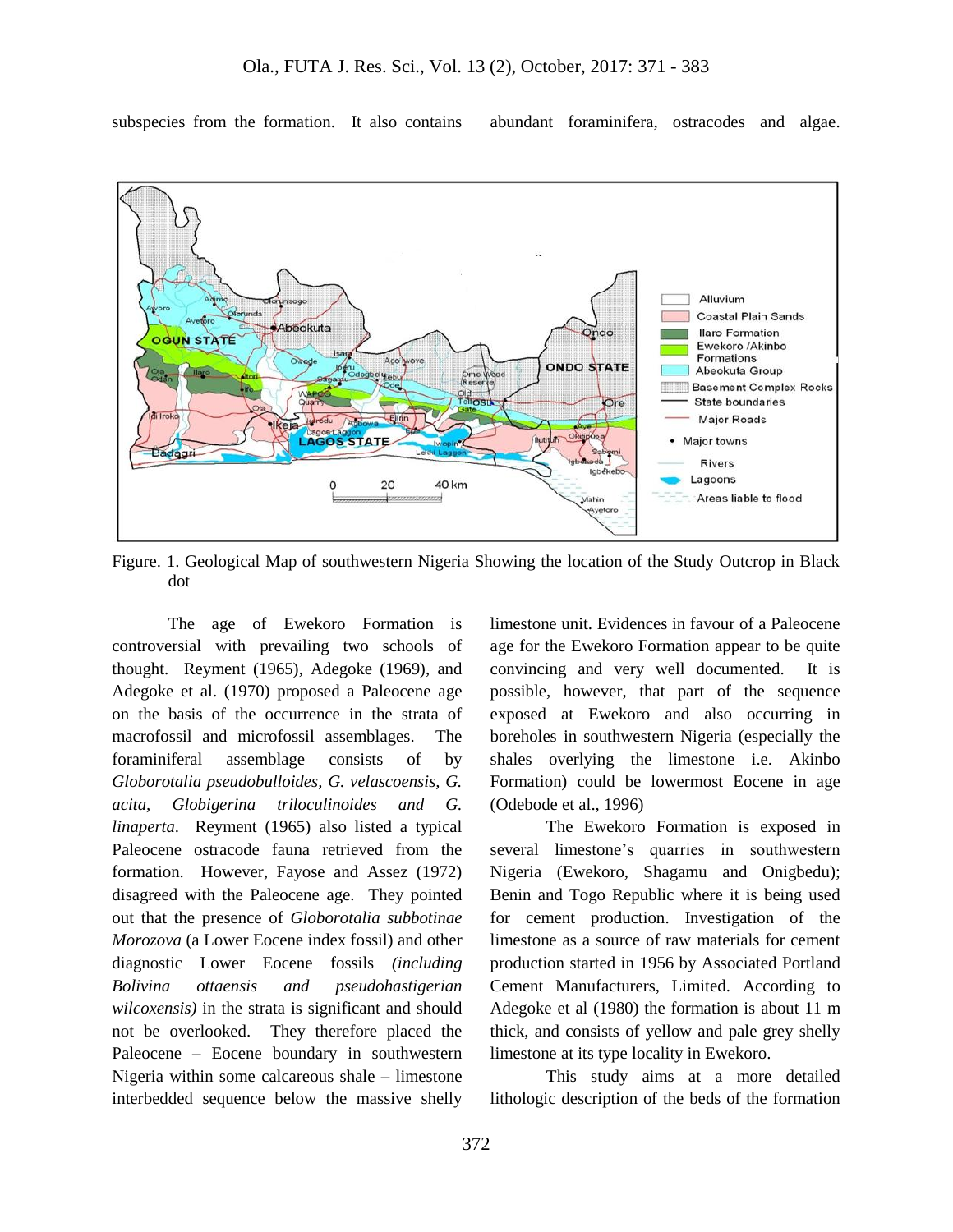at a better exposed section in Sagamu. The major element geochemical analysis of the limestone at beds level is carried out to understand the richness of the rocks in terms of calcium content and clastic influx that may serve as pollutant to the limestone, and the degree of alteration of the limestone. This determination was carried out to ascertain if the studied rocks were subjected to alteration or not and their usefulness for industrial purposes.

#### **GEOLOGICAL SETTING**

The Dahomey Basin is a one-sided source asymmetry basin that occupies the intermediate crustal zone between thick continental crust and thin oceanic crust. Evolution of the basin was in response to the opening up of the Central and South Atlantic in the Middle Jurassic and that of the Cretaceous times. According to Omatsola and Adegoke (1981), deposition was initiated in the fault controlled structural depression on the crystalline basement complex during early Cretaceous. The subsidence led to the deposition of a very thick (over 1400m) sequence of continental grits and pebbly sands over the entire basin, which covers parts of Southwestern Nigeria, the Benin Republic, Togo and Ghana (Lehner and Ruiter, 1977). During the Santonian there was another episode of major tectonic activity in the basin that was probably associated with the closure and folding of the Benue Basin. The basement rocks (granite gneiss and associated pegmatite) as well as the uncomformably overlying sediment in the basin were tilted and block –faulted giving rise to series of horst and graben (Bodashe Horst, Ilepaw Horst, Afowo Graben, Ojo Platforms, Orimedu Graben and Ise graben (Omatsola and Adegoke, 1981) that are still active till date (Ola and Olabode, 2018). Sediment accumulation in the basin varies in thickness on the on-shore coaster section from 100m to 1,400 m along strike and well over 2,000 m in the offshore part of the basin.

### **Stratigraphy**

The stratigraphy of the Cretaceous and Tertiary formations in the Nigerian sector of the basin is controversial. This is primarily because different stratigraphic names have been given to the same formation in different localities in the basin (Billman, 1992; Coker 2002). This situation can be partly blamed on the lack of good borehole coverage and adequate outcrops for detailed stratigraphic studies. Earlier studies on the basin stratigraphy by Jones and Hockey (1964) recognized both Cretaceous and Tertiary sediments. Other subsequent workers recognized three chronostratigraphic units: (i) pre-Lower Cretaceous folded sequence, (ii) Cretaceous sequence, and (iii) Tertiary sequence (Omatsola and Adegoke, 1981; Billman 1992). Figure 2 summarizes the generalised stratigraphic column showing age, lithology, and sequence of the formations and tectonic stage of basin development in the Nigerian sector of the Benin Basin (Ola and Olabode, 2017).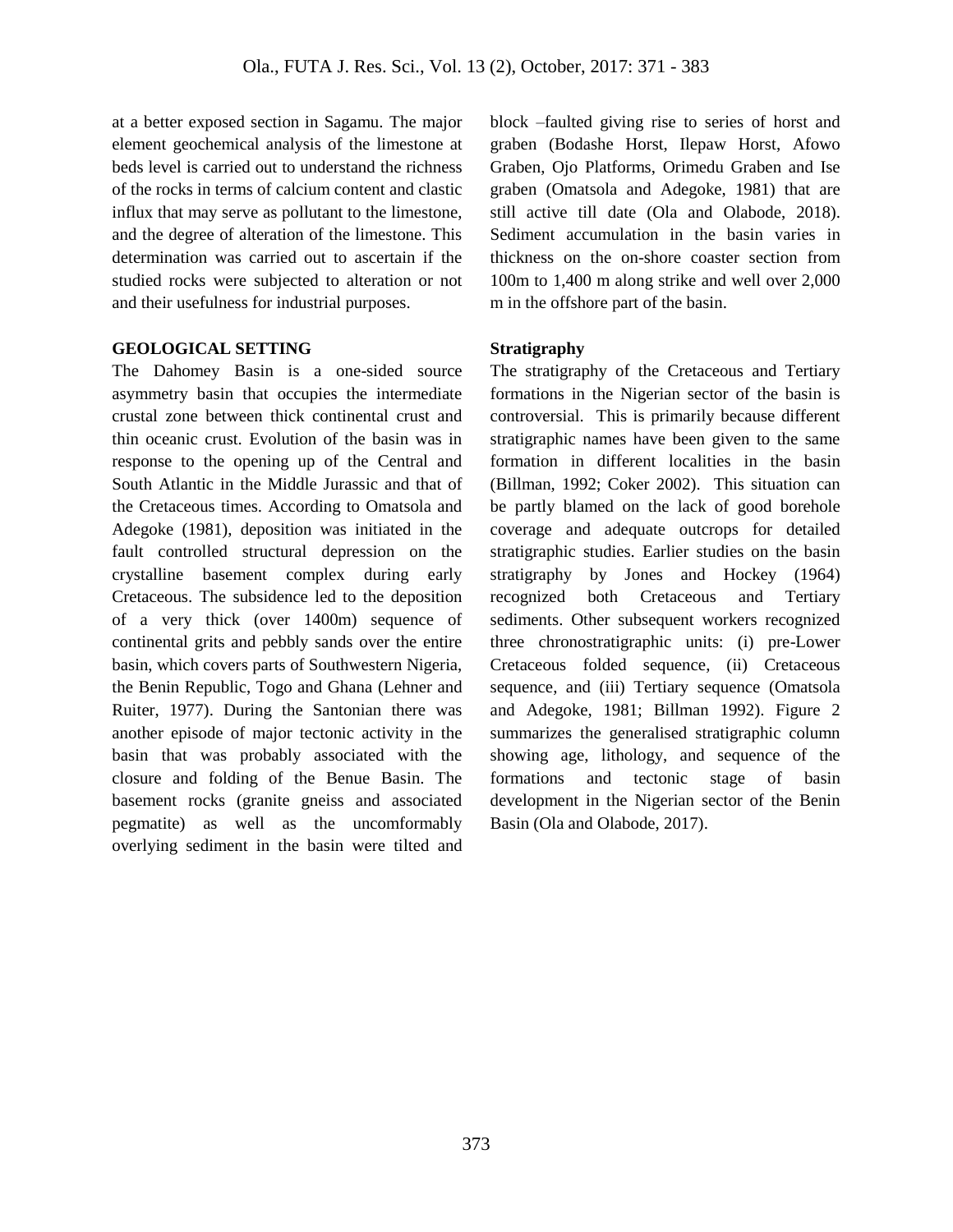

Fig. 2. Generalised stratigraphic column showing age, lithology, and sequence of the formations and tectonic stage of basin development in the Nigerian sector of the Benin Basin (Ola and Olabode,  $2017)$ 

### **Cretaceous Successions**

The Cretaceous stratigraphy as compiled from outcrop and borehole records consists of Abeokuta Group sub-divided into three informal formational units, namely, Ise, Afowo, and Araromi (Omatsola and Adegoke, 1981).

### **Tertiary Successions**

The oldest Tertiary sequence in the Dahomey Basin is the Ewekoro Formation, the focus of this study. The Ewekoro Formation (where encountered) is uncomformably overlain by the predominantly shaley formation, which Ogbe (1972) named Akinbo Formation. Where the Ewekoro Formation is missing, the Akinbo

Formation lays uncomformably on the Afowo Formation (Bilman, 1992).

The shales of the Akinbo Formation grade into the overlying mudstones and claystones of the Oshosun Formation. The presence of glauconites, phosphates and abundant planktic foraminifera in the Oshosun Formation indicates deposition in a fairly deep marine environment, probably in the bathyal zone. Overlying the Oshosun Formation, is the Ilaro Formation, described by Jones and Hockey (1964) in shallow boreholes drilled at the Akinside and Ifo areas. The Ilaro Formation consists of coarse, angular and poorly sorted sand with considerable amount of clay layers and few occurrence of shale. Capping all the formations is the often referred to as Coastal Plain Sands (Jones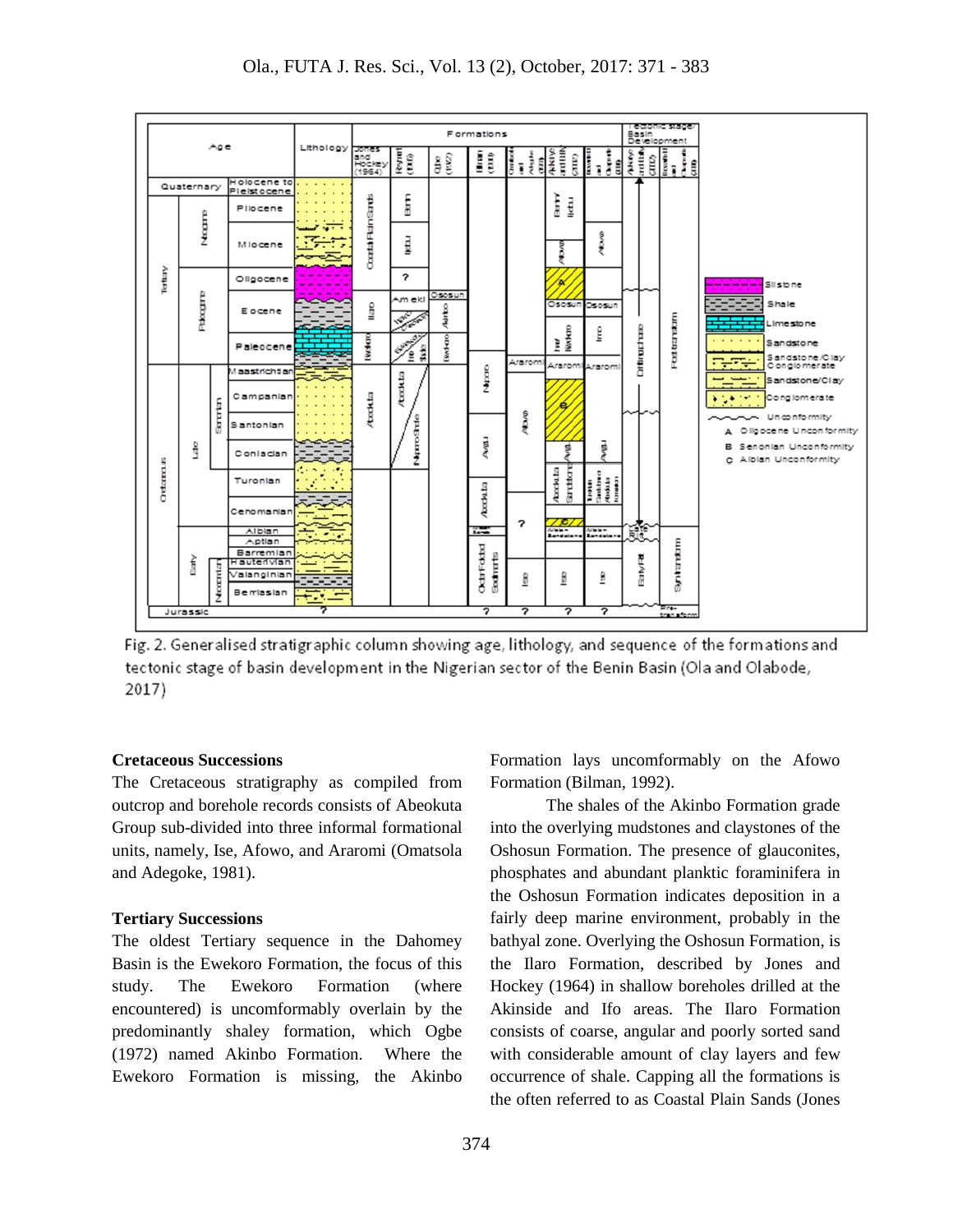and Hockey, 1964). It consists of yellow and white, sometimes cross-bedded sand, pebbly beds and clays with some sandy clay lenses. Its thickness is unknown except in the Niger Delta where it measures about 2000 m (Merki, 1972).

## **METHODOLOGY**

#### Data collection.

For administrative purposes, the exposed limestone deposits in Sagamu quarry is divided into three phases (Lagos, main and Sagamu) by the operating company (Plate 1). Each of the phases are also divided into three benches (lower, middle and upper). Stratigraphically, five distinct beds (Plate 2) could be identified at each of the phases, which guided our sampling procedures. Representative samples were taken in each bed and within each of the phases. In all fifteen samples were selected for study

Digestion and Analytical Determination of Major Elements in the samples

Five grams of the representative sample was weighed into crucible and digested with 10 mL nitric acid. The mixture was warmed and filtered into 100 mL standard flask. The residue was further washed with distilled water and added to the solution and make up to the mark for analysis of the metals. The residue was dried at  $105^{\circ}$ C, cooled and transferred into a weighed Teflon beaker and then re-weighed. Then 10 mL hydrofluoric acid was added, heated until dryness and then weighed to determine the silica content.

The major elemental determination was carried out to determine the following elements from where there oxides were calculated:  $Ca^{2+}$ ,  $Mg^{2+}$ ,  $Fe^{2+}$ ,  $Mn^{2+}$ ,  $Ni^{2+}$ ,  $Na^{+}$ ,  $K^{+}$  and  $Al^{3+}$  using Flame Atomic Absorption Spectrometery (FAAS); while classical gravimetric method was used to determine the amount of Si in the samples



Plate 1. Photography of each of the phases of the limestone deposit. The division is based on the operating company's administrative purposes. Not taken to scale for reasons of distance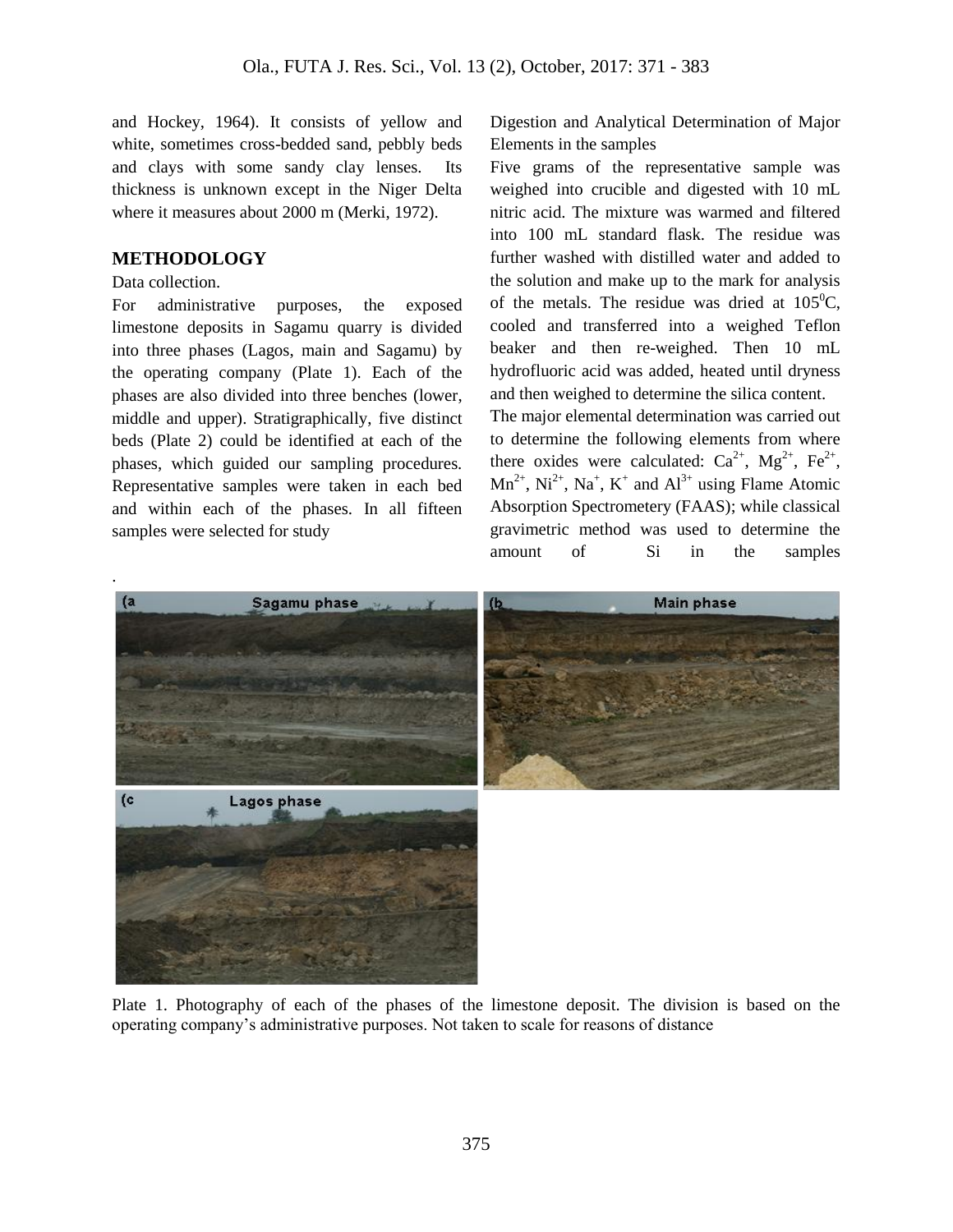



Plate 2 Photographs of the exposed limestone and shale beds at the Sagamu quarry of a cement producing company. Note the five limestone beds in A. B is the close up view showing the papery characteristics (flaggy) of the shale Not taken to scale for reasons of distance

### **RESULT INTERPRETATION**

# **Lithostratigraphy and Mode of Occurrence of the Limestone and its Overlying Shale.**

The limestone as exposed at the Sagamu quarry varies laterally and vertically both in thickness and textural features. Five distinct beds (Plate 2) could be identified at the Sagamu quarry. Each of the beds varies in thickness from 2.3 m to 4.5 m. Beds1 and 2, 2 and 3 and 5 and the overlying shale are separated by hardground. The hardground is a highly cemented layer of sandstone. They are parallel to bedding planes and probably represent diagenetic precipitation resulting from basin development pauses. The overlying shale deposit is the Akinbo Formation.

#### **Limestone**

#### Geological Description of the Beds

This is the first unit that is delineated in the lower bench and it is exposed in all the three phases. It varies in colour from dark grey to greyish white and occasional light brown to milky white. It is siliceous, micritc and contains abundant fossils.

Fossils present include; pelecypod, cephalopod and gastropod. This bed is well cemented but with few vugs arranged in pockets within it. The vugs are not connected and likely formed as a result of total decay of fossils occupying the space. Towards the upper part of the bed, there is an increase in the quantity of skeletal fragments and reduction in silica content. The grains are not well rounded, medium sized and exhibit variable sizes. There is a development of springs at the base of this bed. The thickness of the bed is generally less than 3 m. A scanned slide of the section of the limestone bed reveals the occurrence of shell fragments, micritic matrix and non-carbonate grains (quartz) (Plate 3). The matrix is of higher percentage as shown on the scanned slides.

The second bed exhibits gradational contact with the underlying one. The distinguishing feature is the gradual change in colour from the bed below. The colour varies from light grey to white with light brown patches. It contains abundant fossils. Fossils delineated are cephalopod and gastropod. The bed is less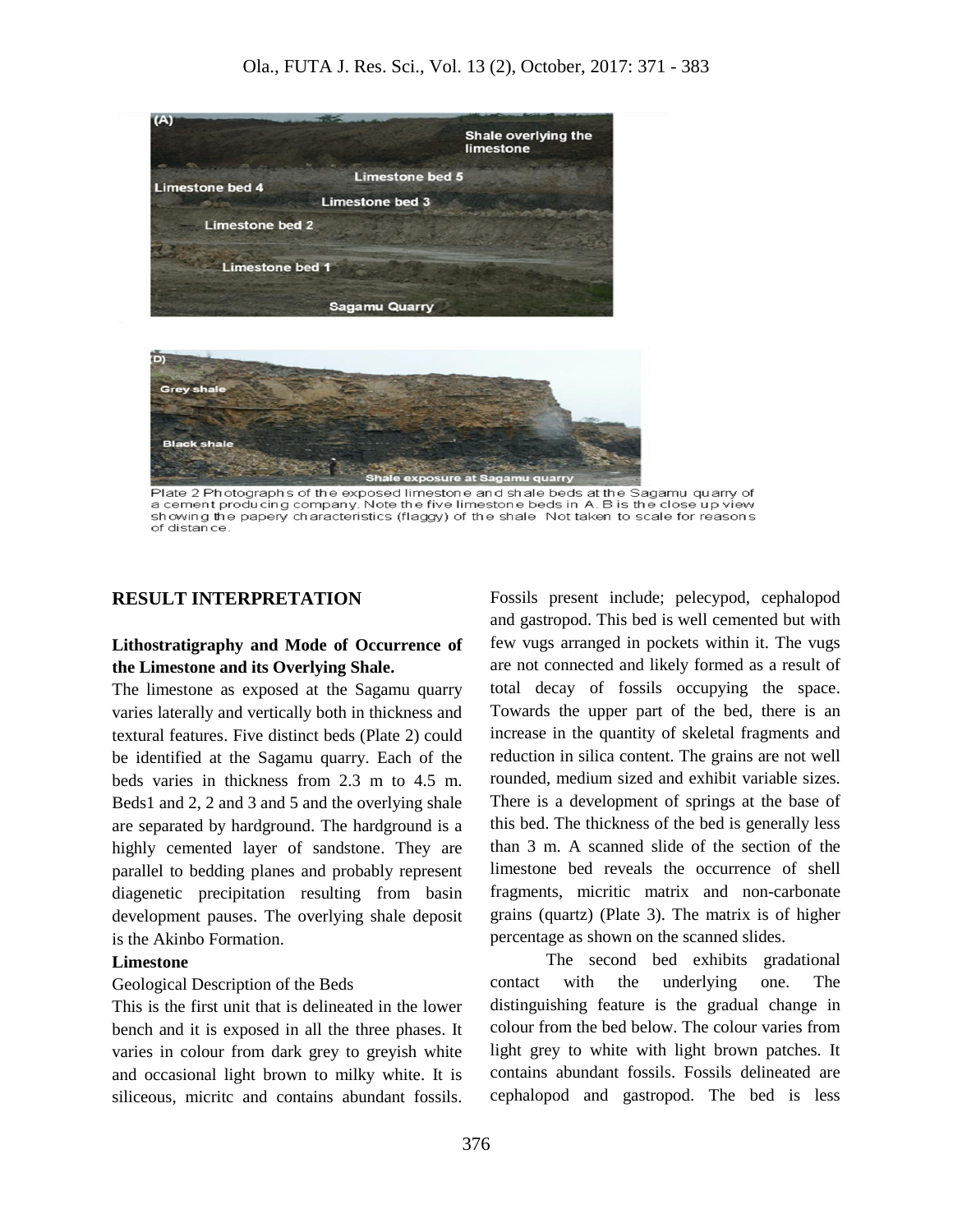indurated than the one below. The thickness of the bed varies from 1.5 to 2.5 m. A scanned slide of the thin section prepared from the limestone reveals the occurrence of shell fragments and

Bed 1 - Sagamu Quarry



Bed 2 - Sagamu Quarry



Bed 3 - Sagamu Quarry



micrite matrix (quartz) (Plate 3). The grains are of large size with smaller matrix when compared with the lower bed.

Bed 4 - Sagamu Quarry



Bed 5 - Sagamu Quarry



Plate 3. Scanned thin sections of the samples prepared from the limestone beds at Sagamu quarry. (not to scale)

Bed 3 is separated from bed 2 by a very sharp, highly indurated very thin layer that is less than 15 cm thick of cemented limestone (hardground). The most striking feature of this bed is the occurrence of very dark colour, which distinguishes the bed from others and allows it to be easily recognized in the quarry. The thickness of the bed is generally less than 3 m and contains abundant fossils, shell fragments and probably detrital materials. A scanned slide of the thin section prepared from the limestone reveals the occurrence of shell fragments and micrite matrix (quartz) (Plate 3). A sharp transition can also be observed in the

quantity of grains in the thin section. More grains are present on one side of the thin section when compared to the other. Sorting in the limestone can be described as highly variable. Skeletal grains are not rounded, but fairly elongated and moderatly sized.

The contact between bed 4 and bed 3 is also very sharp and highly indurated. This layer is thin and is less than 12 cm in thickness. The colour of the bed is predominantly light brown, containing few milky white spots. The thickness of bed 4 is approximately 1.8 m and contains abundant fossils and shell fragments. Scanned thin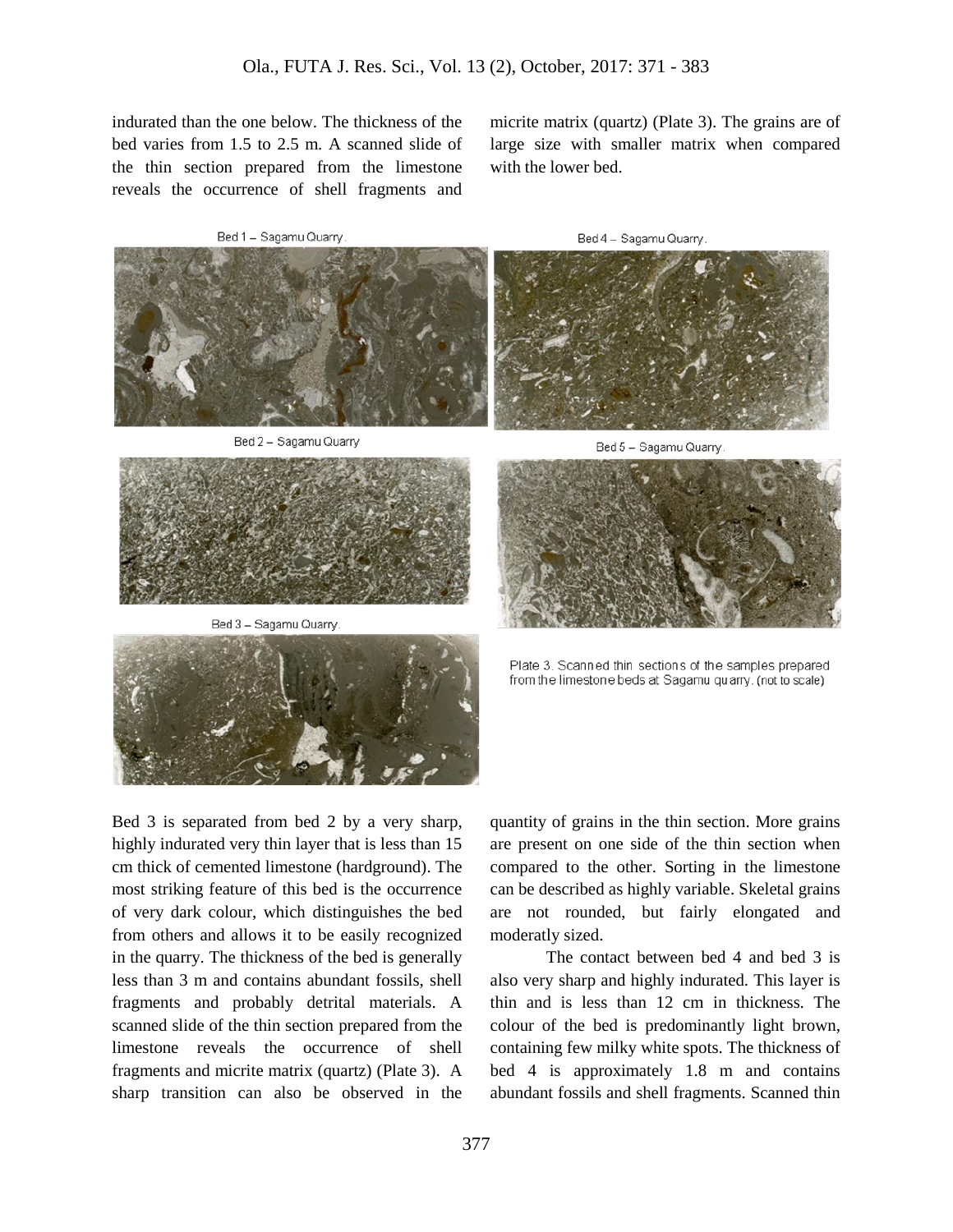section of the limestone reveals occurrence of abundant shell fragments and micrite matrix (quartz) (Plate 3). The sorting of the bed is fairly poor.

Bed 5 is the topmost limestone unit in Sagamu quarry. It is capped by hardground that separates it from marine shale above. The thickness of the hardground is generally less than 15 cm. The colour of the bed is predominantly white to milky white containing few light brown patches. The thickness of the bed is approximately 3.2 m. The bed contains abundant fossils and shell fragments. Scanned thin section of the limestone reveals the occurrence of abundant shell fragments and micrite matrix (Plate 3). Skeletal grains delineated include gastropods and others. The sorting of the bed is fairly highly variable containing a mixture of small and large skeletal grains.

## Shale

In a similar manner to the limestone, the shale is exposed at Ewekoro, the type locality of the formation and the sagamu quarries. Two types of shale facies occur in this area unlike its lateral equivalent in the type locality of Ewekoro Formation that has glauconitic shale facies. The two shale facies are the black (carbonaceous) and grey shales. Ironically too, only the grey shale facies is exposed at Ewekoro quarry.

The black shale is slippery, smooth and flaggy. Most of the exposed sections are papery as a result of well-developed fissility. Crystals of quartz occur within the shale, growing from the run to fill some cavities. Also, regular horizontal bands of concretions are present. The thickness of this lithofacies is variable, essentially ranging from 3 m to 4.3 m overlying this carbonaceous shale is the brownish grey shale of approximately 5 m thick. Generally the shale is slightly variable in colour, slippery, smooth and papery. It contains quartz filling cavities and concretions also.

### Geochemistry

Distribution of major elements in the three phases of the limestone gives an indication of the different chemical composition of the limestone deposits encountered in Sagamu quarry (Tables 1, 2 and 3). The ternary diagrams also confirm this (Fig. 3). Generally, the samples analyzed from all the three phases of the quarry exhibit high  $Ca^{2+}$ relative to the less mobile residual constituent of  $Al^{3+}$ (Tables 1, 2 and 3). Similarly where the CaO values are low the  $SiO<sub>2</sub>$  are high.

## **DISCUSSION**

# **Limestone Classification**.

Adegoke (1969) revealed that the limestone of the Ewekoro Formation is composed of three microfacies, which are sandy biomicrosparite, shelly biomicrite and algal biosparite. At sagamu exposure of the limestone, five beds of different facies were observed. The major element composition of each bed differ (Tables 1, 2 and 3). The relationship between the micrite (matrix) and skeletal grains in Bed1 constituting the basal unit shows that the bed contains abundant grains arranged in a matrix. The degree of grain roundness and size indicate poor sorting and possible short distance of transport. This type of limestone can be interpreted as product of low to intermediate energy environments, because of the occurrence of medium size grains in micrite matrix. The limestone is similar to sparse biomicrite and wackstone of Folk (1962) and Dunham (1962) respectively. Whereas, Bed 2 contains abundant grains arranged in a low quantity of matrix. The degree of grain roundness and size indicate moderate sorting. This type of limestone can be interpreted as product of intermediate to high energy environments, because of the occurrence of fairly large size grains in micrite matrix. The depositional texture of the limestone can be described as packed biomicrite and packstone (Folk, 1962; Dunham, 1962).

Bed 3 can be interpreted as product of varying depositional environments, probably from low to moderate energy. The depositional texture of the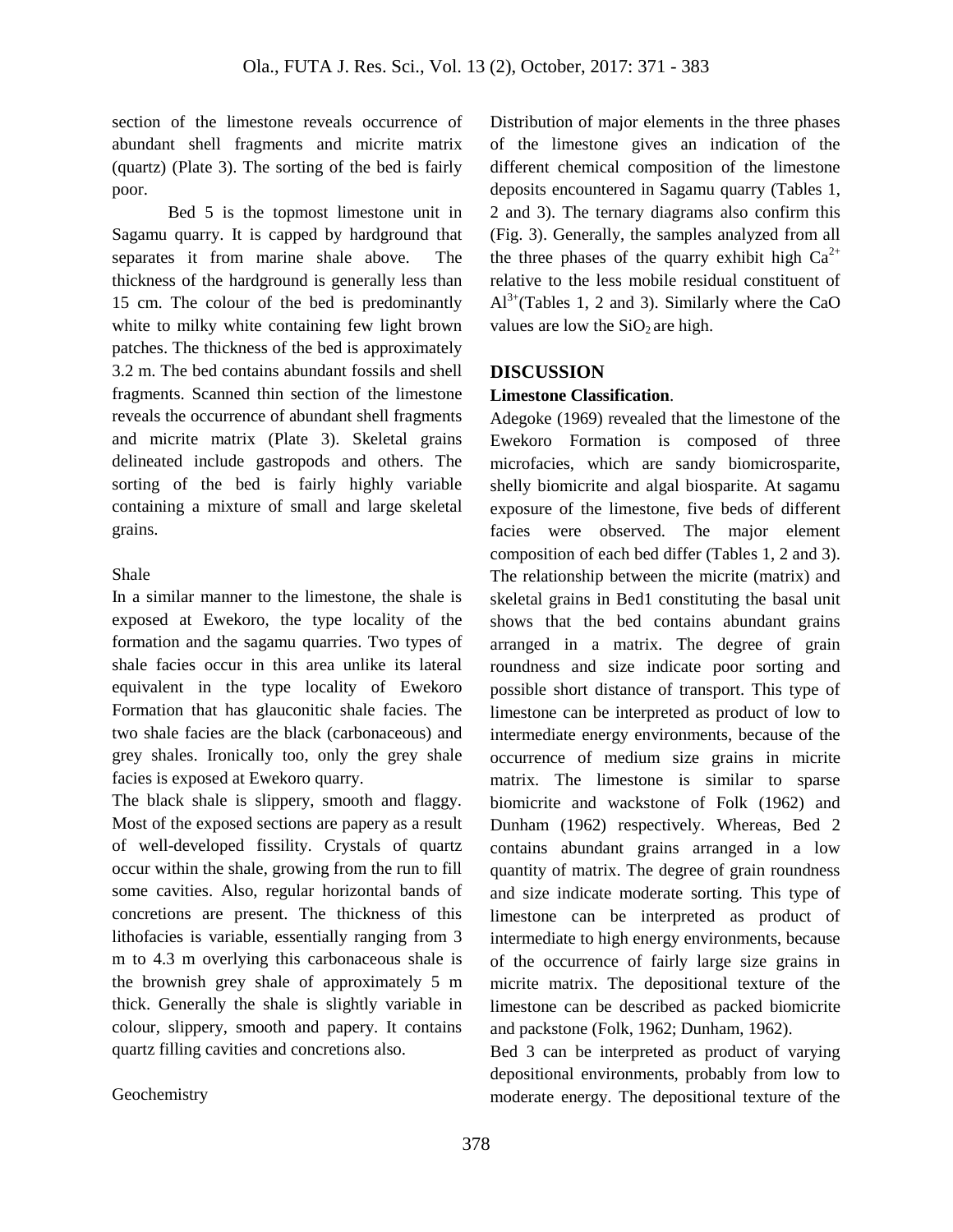limestone can be described as a combination of packed biomicrite and sparse biomicrite (Folk, 1962). It falls in the wackstone classification of Dunham (1962). The occurrence of abundant grains when compared to the matrix allows the classification of the limestone in Bed 4 as packstone and packed biomicrite of Dunham (1962) and (Folk, 1962) respectively. The texture of the limestone contains a mixture of small and large skeletal grains and these could be interpreted as product of varying energy of depositional environments, probably from low to moderate energy. The limestone of bed 5 contains a mixture of small and large skeletal grains. With this the limestone formed under varying depositional environments, probably from low to moderate

energy. The high proportion of grains compared with the lower proportion of micrite permits the classification of the limestone as packstone and packed biomicrite of Dunham (1962) and Folk (1962), respectively.

# Chemostratigraphy.

Chemostratigraphy, or chemical stratigraphy, involves the characterization and correlation of strata using major- and trace-element geochemistry. Distribution of major elements in Tables and ternary diagrams gives an indication of the different chemical composition of the limestone deposits encountered in Sagamu quarry (Tables 1, 2 and 3 and Fig. 3).

| Samples        | CaO   | MgO   | <b>NiO</b> | Fe <sub>2</sub> O <sub>3</sub> | MnO   | Na <sub>2</sub> O | K <sub>2</sub> O | Al <sub>2</sub> O <sub>3</sub> | SiO <sub>2</sub> | LOI   | Total  |
|----------------|-------|-------|------------|--------------------------------|-------|-------------------|------------------|--------------------------------|------------------|-------|--------|
|                |       |       |            |                                |       |                   |                  |                                |                  |       |        |
| S <sub>5</sub> | 63.48 | 0.483 | 0.0076     | 0.4722                         | 0.038 | 0.144             | 0.087            | 0.99                           | 3.01             | 33.09 | 99.99  |
|                |       |       |            |                                |       |                   |                  |                                |                  |       |        |
| S <sub>4</sub> | 64.11 | 0.589 | 0.0080     | 0.2794                         | 0.029 | 0.160             | 0.099            | 0.98                           | 2.81             | 31.14 | 100.00 |
|                |       |       |            |                                |       |                   |                  |                                |                  |       |        |
| S <sub>3</sub> | 71.98 | 0.695 | 0.0076     | 0.3832                         | 0.123 | 0.152             | 0.90             | 0.57                           | 2.69             | 23.00 | 99.61  |
|                |       |       |            |                                |       |                   |                  |                                |                  |       |        |
| S <sub>2</sub> | 77.51 | 1.373 | 0.0098     | 0.8852                         | 0.015 | 0.179             | 0.134            | 0.55                           | 2.29             | 17.01 | 99.89  |
|                |       |       |            |                                |       |                   |                  |                                |                  |       |        |
| S <sub>1</sub> | 50.52 | 0.963 | 0.0086     | 0.8528                         | 0.014 | 0.191             | 0.132            | 0.73                           | 2.13             | 43.15 | 98.73  |
|                |       |       |            |                                |       |                   |                  |                                |                  |       |        |
| Average        | 65.52 | 0.332 | 0.0050     | 0.5746                         | 0.044 | 0.165             | 0.108            | 0.76                           | 2.59             | 29.48 | 99.64  |

**Table 1 Concentration of oxides in percentages (%) Sagamu phase**

# **Table 2 Geochemical analysis results for Lagos phase**

| Samples        | CaO   | MgO   | <b>NiO</b> | Fe <sub>2</sub> O <sub>3</sub> | <b>MnO</b> | Na <sub>2</sub> O | K <sub>2</sub> O | Al <sub>2</sub> O <sub>3</sub> | SiO <sub>2</sub> | LOI   | Total |
|----------------|-------|-------|------------|--------------------------------|------------|-------------------|------------------|--------------------------------|------------------|-------|-------|
| L2             | 59.58 | 0.523 | 0.0081     | 0.5085                         | 0.024      | 0.161             | 0.112            | 0.10                           | 1.36             | 36.43 | 99.80 |
| L <sub>3</sub> | 60.09 | 0.578 | 0.0083     | 0.6635                         | 0.025      | 0.162             | 0.114            | 0.89                           | 1.37             | 36.08 | 99.91 |
| L4             | 62.84 | 1.284 | 0.0075     | 0.6118                         | 0.026      | 0.182             | 0.115            | 0.90                           | 1.42             | 31.89 | 99.27 |
| L <sub>5</sub> | 57.82 | 0.872 | 0.0077     | 0.7465                         | 0.017      | 0.190             | 0.116            | 1.21                           | 3.12             | 34.99 | 99.08 |
| L6             | 7.87  | 0.921 | 0.0052     | 2.8560                         | 0.006      | 0.191             | 0.453            | 12.56                          | 57.01            | 18.05 | 99.92 |
| Average        | 49.64 | 0.836 | 0.0074     | 1.0773                         | 0.0196     | 0.177             | 0.182            | 3.332                          | 12.86            | 31.49 | 99.60 |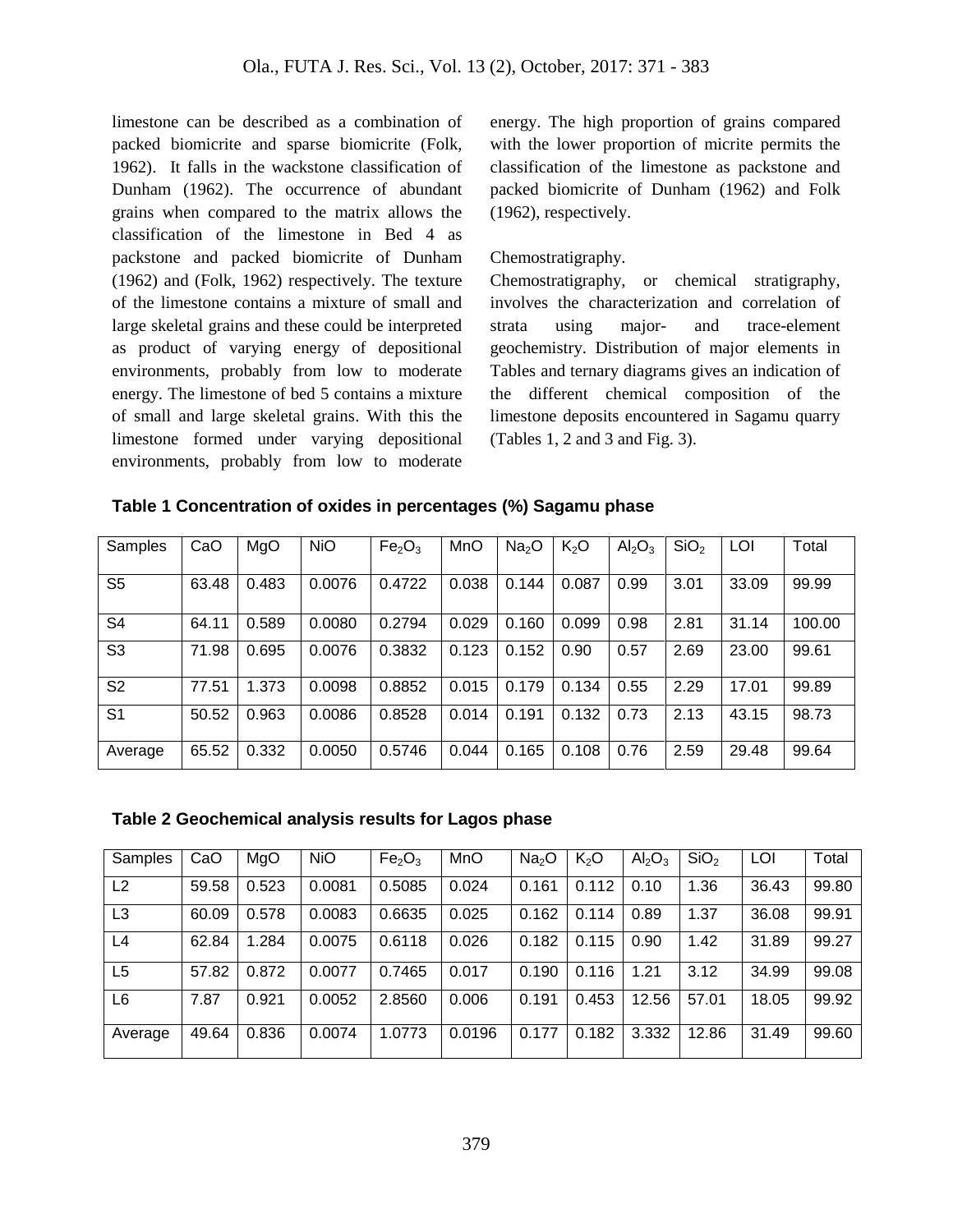| Samples        | CaO   | MgO   | <b>NiO</b> | Fe <sub>2</sub> O <sub>3</sub> | MnO   | Na <sub>2</sub> O | K <sub>2</sub> O | $\text{Al}_2\text{O}_3$ | SiO <sub>2</sub> | LOI   | Total |
|----------------|-------|-------|------------|--------------------------------|-------|-------------------|------------------|-------------------------|------------------|-------|-------|
| M <sub>5</sub> | 29.23 | 0.358 | 0.0060     | 0.6922                         | 0.022 | 0.176             | 0.145            | 3.02                    | 25.15            | 41.05 | 99.95 |
| M4             | 48.53 | 0.563 | 0.0080     | 0.7056                         | 0.025 | 0.188             | 0.127            | 2.08                    | 9.85             | 37.94 | 99.99 |
| M <sub>3</sub> | 56.81 | 0.587 | 0.0079     | 0.0571                         | 0.424 | 0.175             | 0.152            | 0.99                    | 2.27             | 36.95 | 99.43 |
| M <sub>2</sub> | 53.02 | 0.772 | 0.0081     | 0.6183                         | 0.011 | 0.183             | 0.110            | 0.94                    | 2.10             | 42.00 | 99.76 |
| M <sub>1</sub> | 0.99  | 0.366 | 0.0029     | 0.1320                         | 0.002 | 0.186             | 0.220            | 16.22                   | 63.07            | 17.70 | 99.89 |
| Average        | 37.72 | 0.531 | 0.0066     | 0.3351                         | 0.097 | 0.182             | 0.151            | 4.65                    | 20.49            | 35.13 | 99.78 |

**Table 3 Geochemical Analysis results for Main phase**

Generally, the samples analyzed from all the three phases of the quarry exhibit high  $Ca^{2+}$ relative to the less mobile residual constituent of  $Al^{3+}$ (Tables 1, 2 and 3). This implies that the limestone is characterized by low chemical index of alteration (CIA) (Nesbitt and Young (1982). However, exceptional cases could be observed in few samples from the Lagos and Main phases of the quarry with high  $Al^{3+}$  constituents with corresponding low  $Ca^{2+}$ . This is reflected in the ternary plot as values not aligned in the right hand side of the triangle (Fig. 3). It also implies that there are limestone beds within the quarry that have high values of CIA. These high values are interpreted as a consequence of surface weathering processes or indicating severe alteration.

The percentage of  $SiO<sub>2</sub>$  in the samples is not unconnected with clastic input of sediments from the continents. Although this is generally low in most of the samples, however there are samples from the Lagos and Main phases of the quarry with high percentages of  $SiO<sub>2</sub>$  (Table 1, 2 and 3). These samples correspond with samples characterized by high CIA. This indicate that during the formation of the limestone, there were occasions whereby clastic input was greater than carbonate production and consequently possible exposure to subaerial weathering. These combine processes may have resulted in high  $SiO<sub>2</sub>$  and CIA in similar samples.



Figure 3. Ternary plot for the percentages of major oxides in the Sagamu quarry.

### Basin Development

There is an observed increase in the values of CaO from the lowest beds to bed 3 (S3, L4 and M3) before a decrease to the uppermost bed in the three phases. This is a reflection of the development of the basin of deposition of the limestone from continental to marine environment and back to a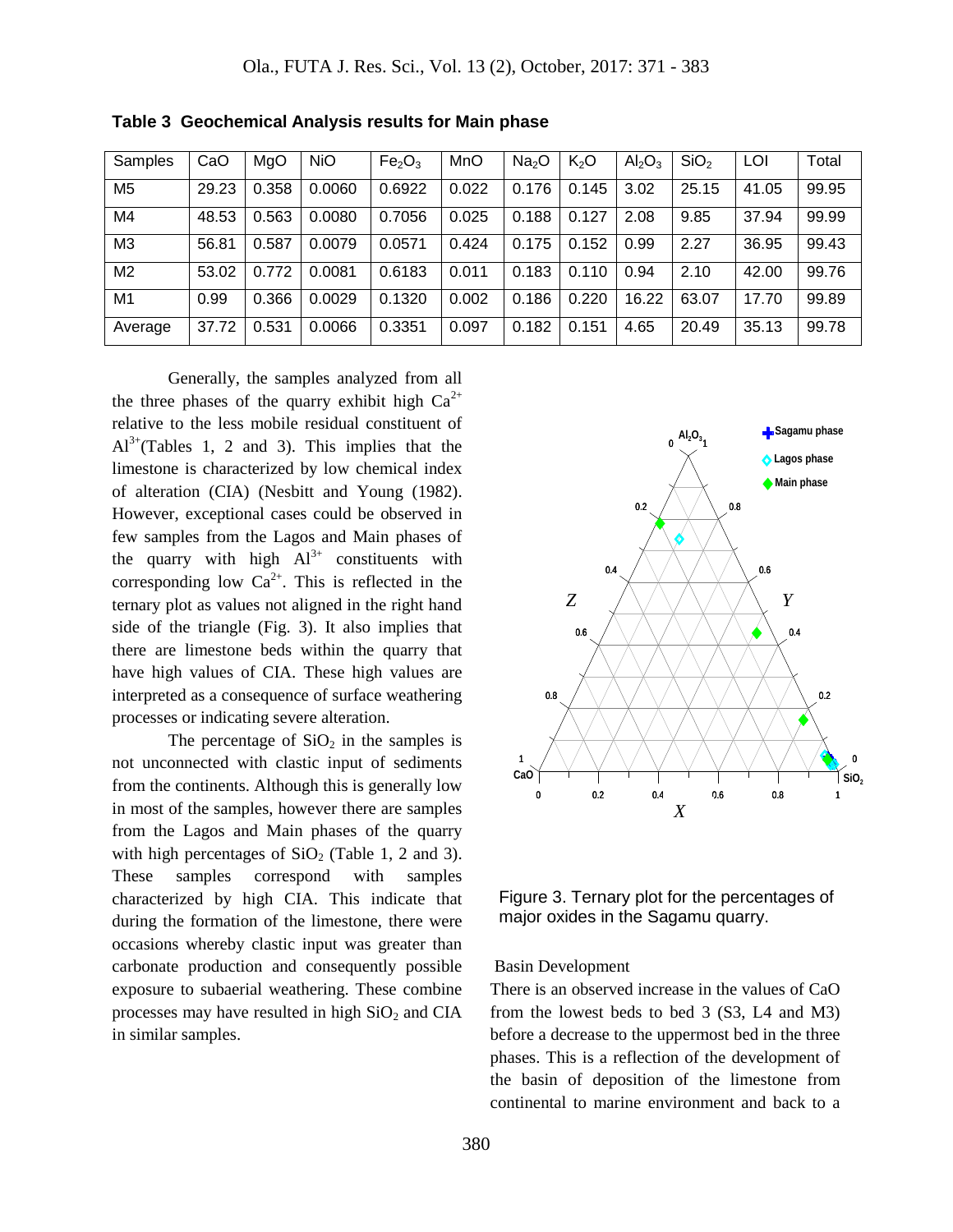shallower environment. In other word, the lowest beds had influence of influx of continental sediments. The black shale directly on top of bed 5 reflects the deepening of the basin after the deposition of the limestone. Black colourations in shales are due to a very high content of unoxidized organic matter (Prothero and Schwab, 1995). Usually they are deep water sediments with poorly oxygenated (anoxic or dysoxic) conditions as a result of isolation of the bottom waters from effects of wind driven vertical advection of oxygen rich surface waters (Katz and Pratt, 1993). Non-stratification with other facies suggests permanently deep and restricted basin without fluctuations in oxygen content. A gradual change in the environment probably resulted into oxygenated conditions and deposition of the grey shale. The quartz crystals present could be interpreted as diagenetic structures filling cavities created by fossils.

### Hardground

Carbonate hardgrounds were most commonly formed during [calcite sea](https://en.wikipedia.org/wiki/Calcite_sea) intervals in Earth history, which were times of rapid precipitation of low-magnesium [calcite](https://en.wikipedia.org/wiki/Calcite) and the dissolution of skeletal [aragonite](https://en.wikipedia.org/wiki/Aragonite) (Palmer and Wilson, 2004). Carbonate hardgrounds are surfaces of synsedimentarily cemented carbonate layers that have been exposed on the [seafloor](https://en.wikipedia.org/wiki/Seafloor) (Wilson and Palmer, 1992). Stratigraphers and sedimentologists often use hardgrounds as [marker horizons](https://en.wikipedia.org/wiki/Marker_horizon) and as indicators of sedimentary hiatuses and flooding events (Fürsich et al., 1981, 1992; Pope and Read, 1997). In this study, samples of the hardground were not subjected to geochemical studies. However, they serve as marker beds that probably formed during pauses in the development of the basin.

# **CONCLUSIONS**

The limestone deposit of the Ewekoro Formation consists of five beds with varying major elemental compositions that suggests deposition under different environment of deposition. The beds are classified as wackstone (Bed 1), packstone (Bed 2), Wackstone (Bed 3), Packstone (Bed 4) and packstone (Bed 5). Bed 3 is the richest in terms of  $CaO<sub>2</sub>$  and lowest in SiO2 content, which makes it the best in cement production. The high percentage of CaO, low  $SiO_2$  and  $Al_2O_3$  in the Sagamu phase of the quarry makes the limestone at this section of the quarry an ideal one for cement production. However, the high CIA and high  $SiO<sub>2</sub>$  makes the limestone at Main and Lagos phases of the quarry an ideal hydrocarbon reservoir, if the same conditions occur in the subsurface.

# **ACKNOWLEDGEMENT**

The chemical analysis was carried out under the supervision of Prof. Albert Adebayo. Dr. S. O. Olabode (while in the University of Glasgow) assisted in the Scanning of the samples. Both individuals are acknowledged with thanks.

# **REFERENCES**

- **Adegoke, O.S., (1969)**. Eocene statigraphy of southern Nigeria. Bull. Bur. Rech. Geol. Min. Mem 69: 23-48
- **Adegoke, O.S., (1977)**. Stratigraphy and paleontology of the Ewekoro Formation (Paleocene) of southwestern Nigeria. Bull. Amer. Paleont., 71: (295), 367.
- **Adegoke, O. S.,Ako, B. D., Petters, S.W., (1980)**. Stratigraphy of the Oshosun Formation in Southern Nigeria. J. Min. Geol. 17, (1), 97- 106.
- **Adegoke, O.S., Dessauvagie, T.F.G., Kogbe, C.A. and Ogbe, F.A., (1970)**. Type section, Ewekoro Formation (Paleocene) of western Nigeria. Biostratigraphy and microfacies.  $4<sup>th</sup>$ African Micr. Coll., Abidjan, 37-39.
- **Billman, H.G., (1976)**, Offshore Statigraphy and paleontology of the Dahomey embayment.Proc.7<sup>th</sup> Afr.Micropal.coll. Ile-Ife Nig. (In press).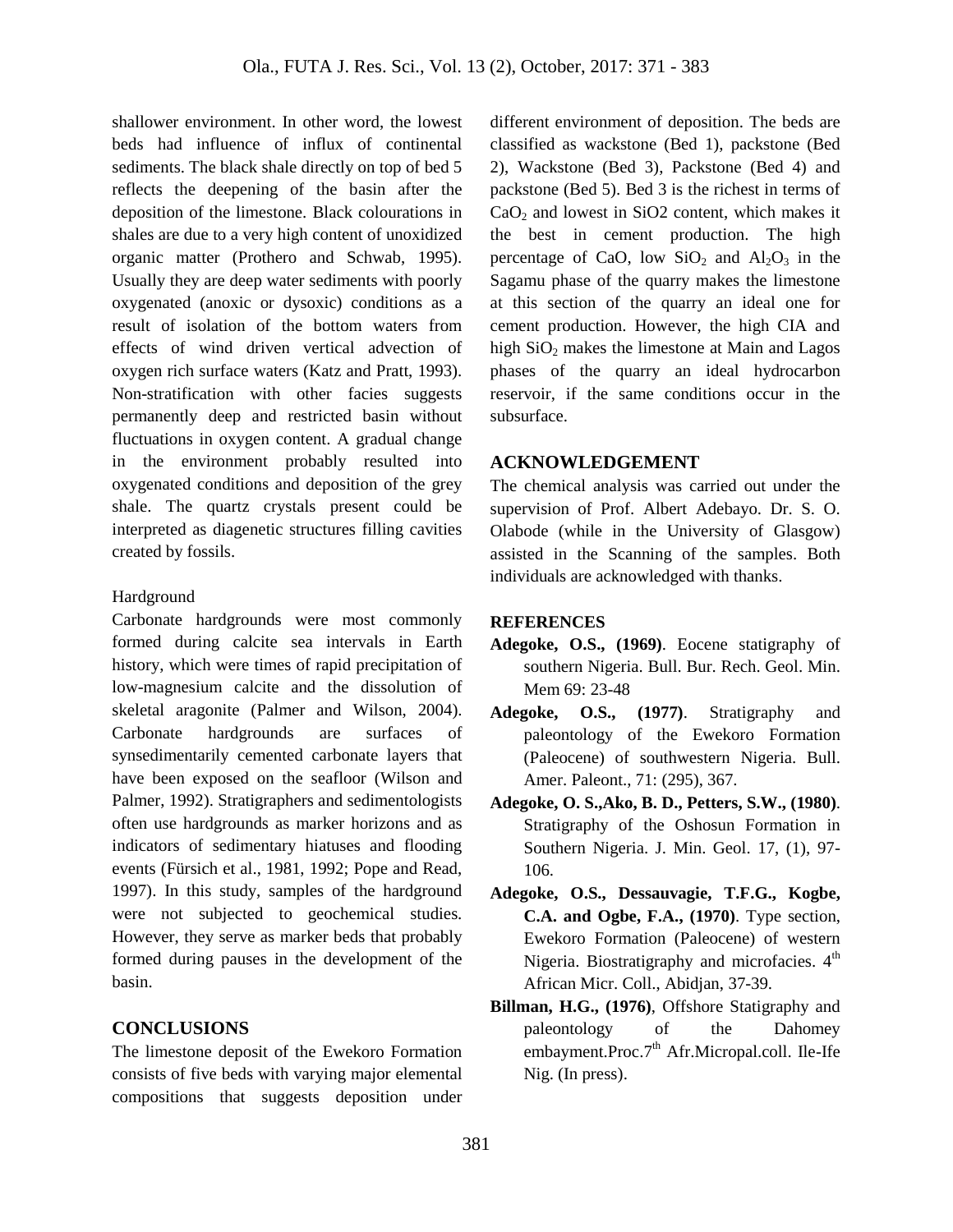- **Billman, H. G., (1992)**. Offshore Stratigraphy and Paleontology of Dahomey Embayment, West Africa: Nigerian Association of Petroleum Explorationists Bulletin, 72: 121-130.
- **Coker, S.J. L., (2002)**. Field excursion guide to tar sand outcrops in Benin Basin. NAPE Mini-Conference, 32.
- **Dessavagie, T.F.J., 1975**. Explanatory note to the geological map of Nigeria. Jour. Min. Geol. Nigeria, 9: (1,2), 3-28.
- **Dunham, R.J., 1962**. Classification of carbonate rocks according to their depositional texture, in W.E. Ham, eds, Classification of carbonate rocks – a symposium: Tulsa, OK. AAPG Memoir 1: 108 – 121.
- **Fayose, E.A. and Assez, L.O., 1972**. Micropaleontological investigations of Ewekoro area, SW Nigeria. Micropal. 18/3: 369-385.
- **Fayose, E.A. 1970**. Stratigraphy and Paleontology of Afowo-1 well, Southwestern Nigeria. Journal Mining Geology 5: 1-99
- **Folk, R.L., 1962**. Spectral subdivision of limestone types, in W.E. Ham, eds, Classification of carbonate rocks – a symposium: Tulsa, OK. AAPG Memoir 1: 62 – 84.
- **Fürsich F.T., Kennedy, W.J., Palmer, T.J., 1981**. "Trace fossils at a regional discontinuity surface: the Austin/Taylor (Upper Cretaceous) contact in central Texas". Journal of Paleontology. **55**: 537–551.
- **Fürsich, F.T., Oschmann, W., Singh, B., Jaitly, A.K., 1992.** "Hardgrounds, reworked concretion levels and condensed horizons in the Jurassic of western India: their significance for basin analysis". Journal of the Geological Society of London. **149** (3): 313– 331.
- **Jones, H. A., Hockey, R.D., 1964**. The geology of part of Southwestern Nigeria. Geological Survey of Nigeria. Bull. 31: 87.
- **Katz, D. L., and Pratt, L. M. (eds) 1993**. Source rocks in a sequence stratigraphic framework.

AAPG Studies in Geology 37. Tulsa: American Association of Petroleum Geologists.

- Lehner P, De Ruiter PAC 1977. Structural History of the Atlantic margin of Africa, American Association of Petroleum Geologists Bulletin, 61: 961-981
- **Merki, P.J., 1972.** Structural geology of the Cenozoic Niger Delta,African Geology, Univ. of Ibadan Press. 251-268.
- **Nesbitt, H.W., Young, Y.M., 1982**. Early Paleozoic climates and platemotions inferred from major element chemistry of lutites. Nature 299: 715-717.
- **Odebode, M.O., Ogunjobi, O. and Olowu, A.A. 1996**. Paleogene Marine Condensed Sections in the Onshore Eastern Dahomey basin, Southwest Nigeria. NAPE Bull. Book of Abstracts, 1996, 34.
- **Ogbe, F.G.A., 1972**. Stratigraphy of strata exposed in the Ewekoro quarry, western Nigeria. Conf. proceeding on African Geology, Ibadan, pp: 305-322.
- **Ola, P. S. and Olabode S. O. 2017**. Tar sand occurrence: Implications on hydrocarbon exploration in the offshore Benin Basin, Petroleum Science and Technology, 35:6, 523-534, DOI: 10.1080/10916466.2016.1265560
- **Ola, P. S. and Olabode, S. O., 2018**. Implications of Horsts and Grabens on the Development of Canyons and Seismicity on the West Africa Coast. Journal of African Earth Sciences. Vol 140. 282 – 290.
- **Omatsola, M. E., Adegoke, O. S., 1981**. Tectonic evolution and Cretaceous Stratigraphy of the Dahomey Basin. Jour. Min. Geol. 8: 30-137.
- **Prothero, D.R. and Schwab, F., 1996**. An introduction to sedimentary rocks and stratigraphy, Sedimentary Geology. W.H. Freeman and Company New York. 575.
- **Reyment, R. A., 1965**. Aspects of the Geology of Nigeria. Ibadan University Press. 145p.